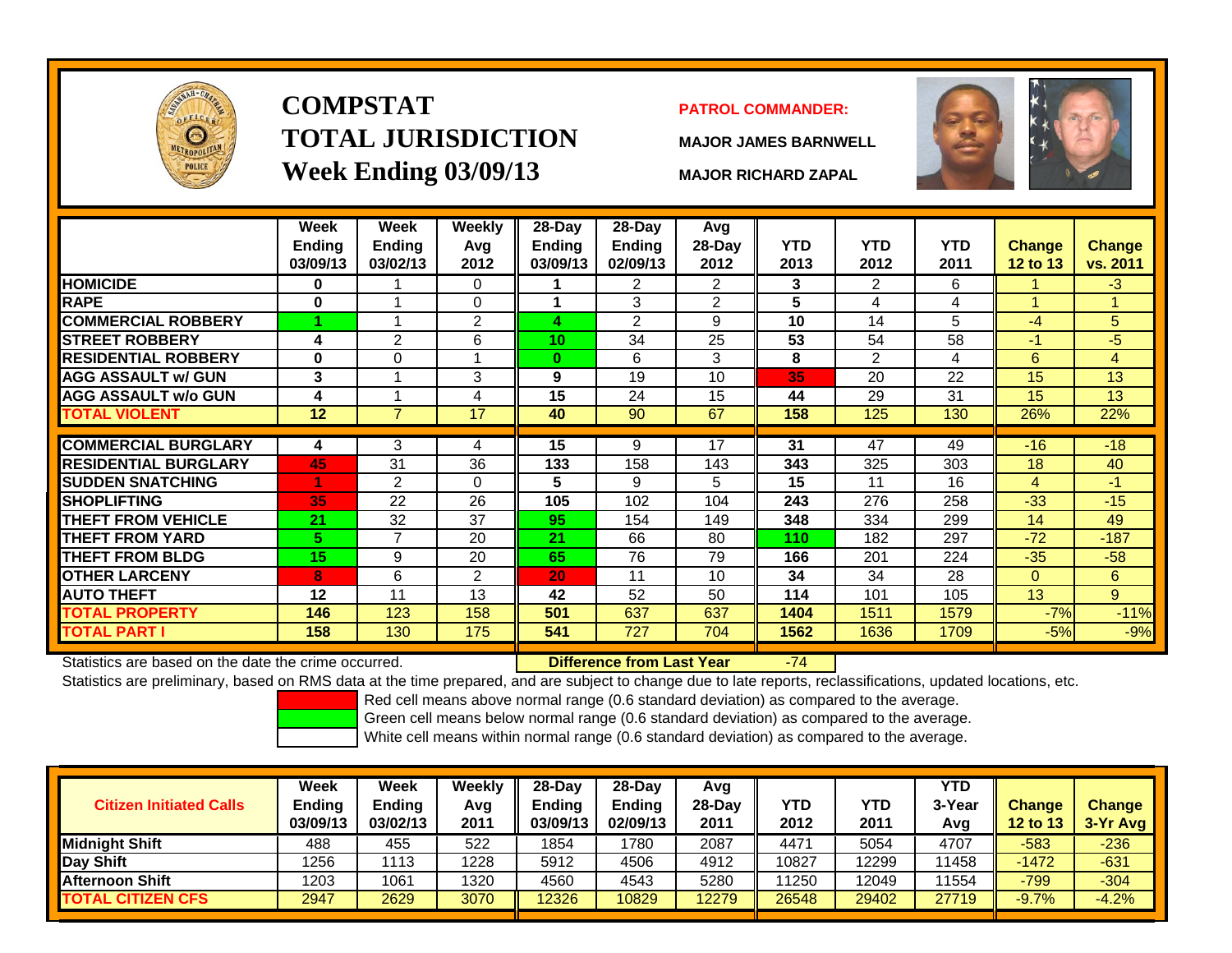

**COMPSTATWEST CHATHAM PRECINCTWeek Ending 03/09/13**

**PRECINCT COMMANDER:**

**CAPT. PHILIP REILLEY**



|                             | Week           | Week                 | <b>Weekly</b>  | 28-Day          | 28-Day         | <b>Avg</b>     |              |                |                |                |                |
|-----------------------------|----------------|----------------------|----------------|-----------------|----------------|----------------|--------------|----------------|----------------|----------------|----------------|
|                             | <b>Ending</b>  | <b>Ending</b>        | Avg            | <b>Ending</b>   | Ending         | $28-Day$       | <b>YTD</b>   | <b>YTD</b>     | <b>YTD</b>     | Change         | Change         |
|                             | 03/09/13       | 03/02/13             | 2012           | 03/09/13        | 02/09/13       | 2012           | 2013         | 2012           | 2011           | 12 to 13       | vs. 2011       |
| <b>HOMICIDE</b>             | 0              | 0                    | $\Omega$       | 0               | 0              | 0              | $\mathbf 0$  | $\Omega$       | 0              | $\Omega$       | 0              |
| <b>RAPE</b>                 | 0              |                      | $\Omega$       |                 | $\Omega$       |                | 1            | $\overline{2}$ | $\Omega$       | $-1$           |                |
| <b>COMMERCIAL ROBBERY</b>   | $\bf{0}$       |                      | 0              |                 |                | 2              | $\mathbf{2}$ | $\overline{2}$ | $\Omega$       | $\Omega$       | $\overline{2}$ |
| <b>STREET ROBBERY</b>       | $\bf{0}$       | $\Omega$             | 1              | $\bf{0}$        | 8              | 3              | 10           | 8              | 6              | $\overline{2}$ | 4              |
| <b>RESIDENTIAL ROBBERY</b>  | $\bf{0}$       | $\Omega$             | 0              | 0               |                | $\Omega$       | 1            | $\Omega$       |                |                | $\overline{0}$ |
| <b>AGG ASSAULT w/ GUN</b>   | 1              | $\Omega$             | 0              |                 | $\overline{2}$ |                | 4            | 3              | 6              |                | $-2$           |
| <b>AGG ASSAULT w/o GUN</b>  | $\bf{0}$       | 0                    | 4              | $\mathbf{2}$    |                | $\overline{2}$ | 3            | $\overline{ }$ | 10             | $-4$           | $-7$           |
| <b>TOTAL VIOLENT</b>        | 1              | $\overline{2}$       | $\overline{2}$ | 5               | 13             | 9              | 21           | 22             | 23             | $-5%$          | $-9%$          |
|                             |                |                      |                |                 |                |                |              |                |                |                |                |
| <b>COMMERCIAL BURGLARY</b>  | $\bf{0}$       | 0                    |                | $\mathbf{2}$    | 2              | 3              | 5            | $\overline{2}$ | 6              | 3              | $-1$           |
| <b>RESIDENTIAL BURGLARY</b> | $\overline{2}$ | 6                    | 6              | 21              | 31             | 23             | 61           | 48             | 43             | 13             | 18             |
| <b>SUDDEN SNATCHING</b>     | $\bf{0}$       | $\Omega$             | $\Omega$       | 0               | $\Omega$       |                | $\mathbf{0}$ |                | $\overline{2}$ | $-1$           | $-2$           |
| <b>SHOPLIFTING</b>          | 4              | 4                    | 2              | 14              | 12             | 10             | 31           | 29             | 23             | $\overline{2}$ | 8              |
| <b>THEFT FROM VEHICLE</b>   | 5              | 10                   | 5              | 21              | 18             | 22             | 57           | 48             | 58             | 9              | $-1$           |
| <b>THEFT FROM YARD</b>      | $\bf{0}$       | $\overline{2}$       | 3              | 3               | 12             | 13             | 16           | 29             | 45             | $-13$          | $-29$          |
| <b>THEFT FROM BLDG</b>      |                | 3                    | 3              | 11              | 8              | 12             | 25           | 34             | 32             | $-9$           | $-7$           |
| <b>OTHER LARCENY</b>        | $\overline{2}$ | $\blacktriangleleft$ | 0              | 3               | 0              | 2              | 3            | $\overline{7}$ | 6              | $-4$           | $-3$           |
| <b>AUTO THEFT</b>           | $\bf{0}$       | 3                    | $\overline{2}$ | $5\phantom{.0}$ | 4              | 7              | 15           | 13             | 29             | $\overline{2}$ | $-14$          |
| <b>TOTAL PROPERTY</b>       | 14             | 29                   | 23             | 80              | 87             | 91             | 213          | 211            | 244            | 1%             | $-13%$         |
| <b>TOTAL PART I</b>         | 15             | 31                   | 25             | 85              | 100            | 101            | 234          | 233            | 267            | 0%             | $-12%$         |

Statistics are based on the date the crime occurred.

**Difference from Last Year** 

Statistics are preliminary, based on RMS data at the time prepared, and are subject to change due to late reports, reclassifications, updated locations, etc.

Red cell means above normal range (0.6 standard deviation) as compared to the average.

Green cell means below normal range (0.6 standard deviation) as compared to the average.

| <b>Citizen Initiated Calls</b> | Week<br><b>Ending</b><br>03/09/13 | <b>Week</b><br><b>Ending</b><br>03/02/13 | Weekly<br>Avg<br>2011 | $28-Day$<br>Ending<br>03/09/13 | 28-Dav<br><b>Ending</b><br>02/09/13 | Avg<br>$28-Dav$<br>2011 | YTD<br>2012 | YTD<br>2011 | YTD<br>3-Year<br>Avg | <b>Change</b><br>12 to 13 | <b>Change</b><br>3-Yr Avg |
|--------------------------------|-----------------------------------|------------------------------------------|-----------------------|--------------------------------|-------------------------------------|-------------------------|-------------|-------------|----------------------|---------------------------|---------------------------|
| <b>Midnight Shift</b>          | 93                                | 100                                      | 100                   | 380                            | 350                                 | 401                     | 871         | 948         | 902                  | $-77$                     | $-31$                     |
| Day Shift                      | 282                               | 255                                      | 248                   | 2314                           | 872                                 | 993                     | 2246        | 2344        | 2296                 | -98                       | $-50$                     |
| <b>Afternoon Shift</b>         | 222                               | 230                                      | 271                   | 936                            | 837                                 | 1086                    | 2340        | 2397        | 2371                 | $-57$                     | $-31$                     |
| <b>TOTAL CITIZEN CFS</b>       | 597                               | 597                                      | 620                   | 3630                           | 2059                                | 2479                    | 5457        | 5689        | 5569                 | $-4.1%$                   | $-2.0%$                   |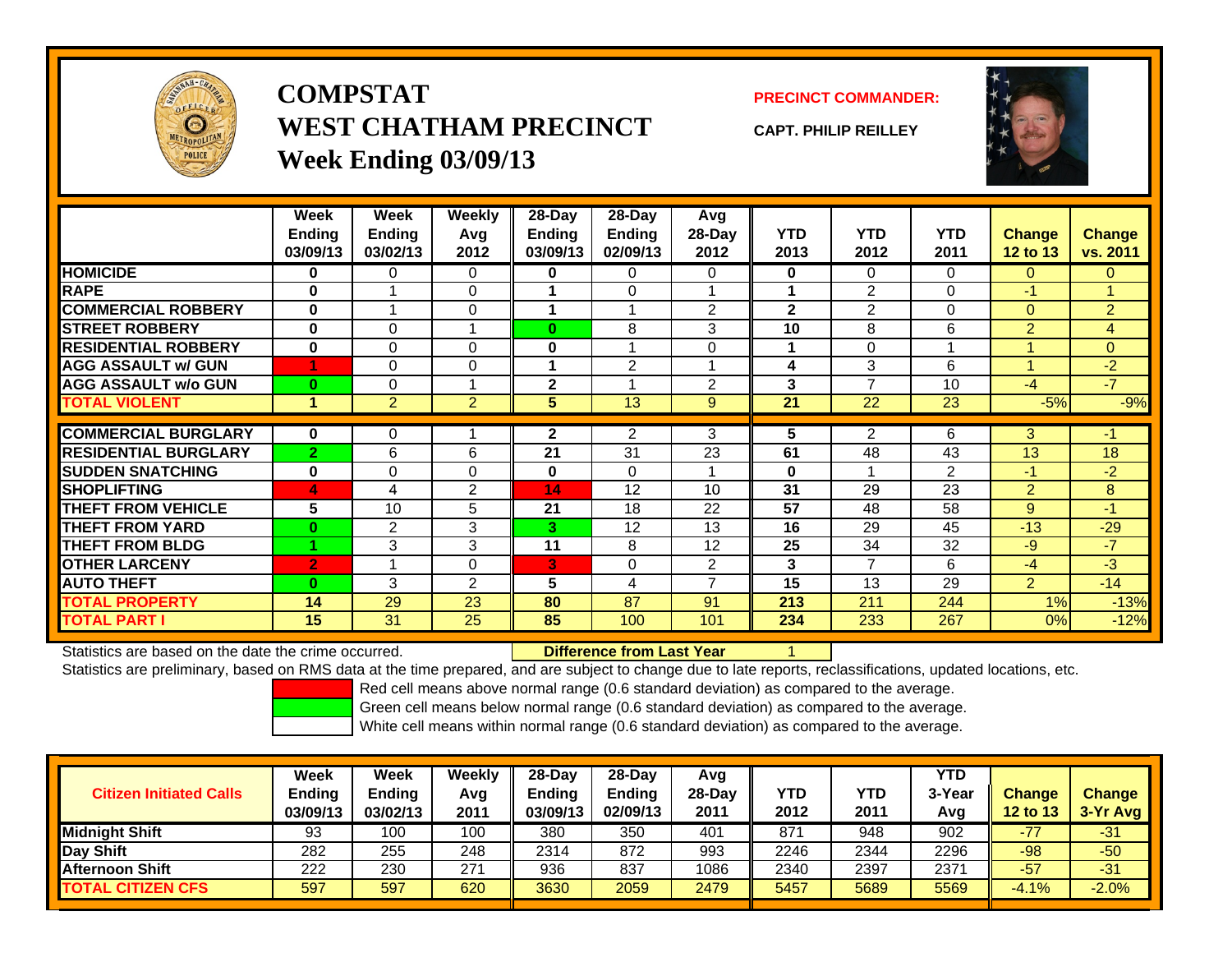

## **COMPSTATDOWNTOWN PRECINCTWeek Ending 03/09/13**

### **PRECINCT COMMANDER:**

**CAPT. MIKE WILKINS**



|                             | Week           | Week           | Weekly         | $28-Day$    | $28$ -Day      | Avg            |              |                |                |                 |                |
|-----------------------------|----------------|----------------|----------------|-------------|----------------|----------------|--------------|----------------|----------------|-----------------|----------------|
|                             | <b>Ending</b>  | <b>Ending</b>  | Avg            | Ending      | <b>Ending</b>  | 28-Day         | <b>YTD</b>   | <b>YTD</b>     | <b>YTD</b>     | <b>Change</b>   | Change         |
|                             | 03/09/13       | 03/02/13       | 2012           | 03/09/13    | 02/09/13       | 2012           | 2013         | 2012           | 2011           | <b>12 to 13</b> | vs. 2011       |
| <b>HOMICIDE</b>             | $\bf{0}$       | 0              | 0              | 0           | 0              |                | $\mathbf 0$  | $\Omega$       | $\overline{2}$ | $\Omega$        | $-2$           |
| <b>RAPE</b>                 | $\bf{0}$       | 0              | $\Omega$       | 0           |                | $\Omega$       |              | 0              | 0              |                 |                |
| <b>COMMERCIAL ROBBERY</b>   | $\bf{0}$       | 0              | $\Omega$       |             | $\Omega$       | 4              |              | 2              | 0              | $-1$            |                |
| <b>STREET ROBBERY</b>       |                |                | $\overline{2}$ | 3           | 14             | 8              | 17           | 18             | 13             | $-1$            | 4              |
| <b>RESIDENTIAL ROBBERY</b>  | $\bf{0}$       | 0              | 0              | $\mathbf 0$ |                | 1              | $\mathbf{2}$ | $\Omega$       | 0              | $\overline{2}$  | $\overline{2}$ |
| <b>AGG ASSAULT w/ GUN</b>   | $\bf{0}$       | $\Omega$       | 1              | $\bf{0}$    | 4              | $\overline{2}$ | 5            | 3              | 5              | $\overline{2}$  | $\Omega$       |
| <b>AGG ASSAULT w/o GUN</b>  |                |                | 1              | 4           | 6              | 5              | 13           | 8              | $\overline{ }$ | 5               | 6              |
| <b>TOTAL VIOLENT</b>        | $\overline{2}$ | $\overline{2}$ | 4              | 8           | 26             | 17             | 39           | 31             | 27             | 26%             | 44%            |
| <b>COMMERCIAL BURGLARY</b>  | $\bf{0}$       |                | и              |             |                | 2              | $\mathbf{2}$ | 8              | $\overline{ }$ | -6              | $-5$           |
| <b>RESIDENTIAL BURGLARY</b> | 3              | 3              | 3              | 11          | 14             | 12             | 29           | 35             | 23             | -6              | 6              |
| <b>SUDDEN SNATCHING</b>     | $\bf{0}$       | $\Omega$       | $\Omega$       | $\bf{0}$    | 5              | $\overline{2}$ | 6            | $\overline{2}$ | 4              | $\overline{4}$  | $\overline{2}$ |
| <b>SHOPLIFTING</b>          | 5              | 0              | 3              | 9           | 18             | 11             | 27           | 32             | 23             | -5              | 4              |
| <b>THEFT FROM VEHICLE</b>   | 3              | 9              | $\overline{7}$ | 25          | 22             | 29             | 57           | 88             | 58             | $-31$           | $-1$           |
| <b>THEFT FROM YARD</b>      | $\overline{2}$ | 0              | 5              | 5.          | 23             | 19             | 34           | 27             | 67             | $\overline{7}$  | $-33$          |
| <b>THEFT FROM BLDG</b>      | 4              |                | 5              | 12          | 19             | 18             | 35           | 42             | 42             | $-7$            | $-7$           |
| <b>OTHER LARCENY</b>        | $\bf{0}$       |                | 4              |             | $\overline{2}$ | $\overline{2}$ | 3            | 6              | 8              | $-3$            | $-5$           |
| <b>AUTO THEFT</b>           | 4              | 4              | $\overline{2}$ | 12          | 14             | 8              | 26           | 22             | 13             | 4               | 13             |
| <b>TOTAL PROPERTY</b>       | 21             | 19             | 25             | 76          | 118            | 104            | 219          | 262            | 245            | $-16%$          | $-11%$         |
| <b>TOTAL PART I</b>         | 23             | 21             | 30             | 84          | 144            | 121            | 258          | 293            | 272            | $-12%$          | $-5%$          |

Statistics are based on the date the crime occurred. **Difference from Last Year** 

r -35

Statistics are preliminary, based on RMS data at the time prepared, and are subject to change due to late reports, reclassifications, updated locations, etc.

Red cell means above normal range (0.6 standard deviation) as compared to the average.

Green cell means below normal range (0.6 standard deviation) as compared to the average.

| <b>Citizen Initiated Calls</b> | Week<br><b>Ending</b><br>03/09/13 | Week<br><b>Ending</b><br>03/02/13 | Weekly<br>Avg<br>2011 | $28-Day$<br>Ending<br>03/09/13 | $28-Day$<br><b>Ending</b><br>02/09/13 | Avg<br>28-Dav<br>2011 | YTD<br>2012 | <b>YTD</b><br>2011 | <b>YTD</b><br>3-Year<br>Avg | <b>Change</b><br>12 to 13 | <b>Change</b><br>$3-Yr$ Avg |
|--------------------------------|-----------------------------------|-----------------------------------|-----------------------|--------------------------------|---------------------------------------|-----------------------|-------------|--------------------|-----------------------------|---------------------------|-----------------------------|
| <b>Midnight Shift</b>          | 98                                | 109                               | 120                   | 404                            | 389                                   | 480                   | 1004        | 150                | 1060                        | $-146$                    | $-56$                       |
| Day Shift                      | 225                               | 207                               | 210                   | 786                            | 824                                   | 838                   | 1880        | 2131               | 1957                        | $-251$                    | $-77$                       |
| <b>Afternoon Shift</b>         | 230                               | 214                               | 222                   | 799                            | 837                                   | 889                   | 1952        | 1926               | 1909                        | 26                        | 43                          |
| <b>TOTAL CITIZEN CFS</b>       | 553                               | 530                               | 552                   | 1989                           | 2050                                  | 2207                  | 4836        | 5207               | 4927                        | $-7.1%$                   | $-1.8%$                     |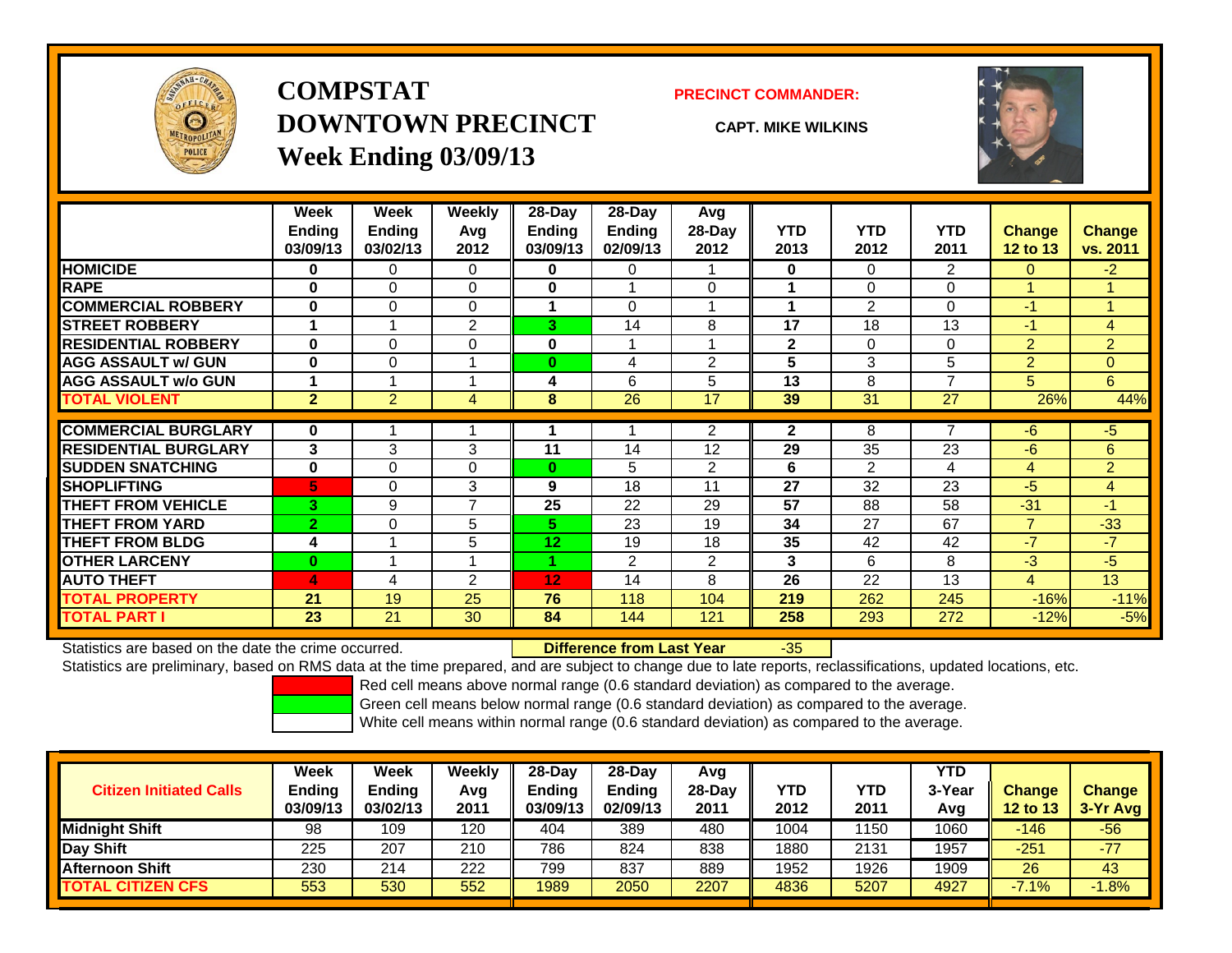

# **COMPSTATCENTRAL PRECINCT CAPT. DEVONN ADAMSWeek Ending 03/09/13**

**PRECINCT COMMANDER:**



|                             | Week<br><b>Ending</b><br>03/09/13 | Week<br><b>Ending</b><br>03/02/13 | <b>Weekly</b><br>Avg<br>2012 | 28-Day<br>Ending<br>03/09/13 | 28-Day<br><b>Ending</b><br>02/09/13 | Avg<br>$28-Day$<br>2012 | <b>YTD</b><br>2013 | <b>YTD</b><br>2012 | <b>YTD</b><br>2011 | <b>Change</b><br><b>12 to 13</b> | <b>Change</b><br>vs. 2011 |
|-----------------------------|-----------------------------------|-----------------------------------|------------------------------|------------------------------|-------------------------------------|-------------------------|--------------------|--------------------|--------------------|----------------------------------|---------------------------|
| <b>HOMICIDE</b>             | 0                                 | 0                                 | $\Omega$                     | 0                            | 0                                   |                         | $\mathbf{0}$       | $\overline{2}$     | 0                  | $-2$                             | $\overline{0}$            |
| <b>RAPE</b>                 | $\bf{0}$                          | $\Omega$                          | $\Omega$                     | 0                            | $\Omega$                            | 0                       |                    | $\Omega$           | $\overline{2}$     |                                  | $-1$                      |
| <b>COMMERCIAL ROBBERY</b>   | $\bf{0}$                          | $\Omega$                          | $\Omega$                     | $\bf{0}$                     |                                     | $\overline{2}$          | $\mathbf{2}$       | 3                  | 2                  | $-1$                             | $\overline{0}$            |
| <b>STREET ROBBERY</b>       | $\mathbf{2}$                      | $\Omega$                          | 2                            | 5                            | $\overline{ }$                      | $\overline{ }$          | 13                 | 14                 | 22                 | $-1$                             | $-9$                      |
| <b>RESIDENTIAL ROBBERY</b>  | $\bf{0}$                          | $\Omega$                          | $\Omega$                     | $\bf{0}$                     |                                     | $\Omega$                |                    | $\Omega$           | $\Omega$           |                                  |                           |
| <b>AGG ASSAULT w/ GUN</b>   |                                   |                                   |                              | 5                            | 4                                   | 4                       | 11                 | 6                  | 8                  | 5                                | 3 <sup>1</sup>            |
| <b>AGG ASSAULT w/o GUN</b>  |                                   | 0                                 |                              | 4                            | 9                                   | 3                       | 14                 | $\overline{7}$     | 6                  | $\overline{7}$                   | 8                         |
| <b>TOTAL VIOLENT</b>        | 4                                 |                                   | 4                            | 14                           | 22                                  | 16                      | 42                 | 32                 | 40                 | 31%                              | 5%                        |
| <b>COMMERCIAL BURGLARY</b>  | B                                 | 0                                 |                              |                              |                                     | 4                       | 9                  | 10                 | 24                 | $-1$                             | $-15$                     |
|                             |                                   |                                   |                              |                              |                                     |                         |                    |                    |                    |                                  |                           |
| <b>RESIDENTIAL BURGLARY</b> | 9                                 | 9                                 | 10                           | 37                           | 33                                  | 39                      | 85                 | 91                 | 81                 | $-6$                             | $\overline{4}$            |
| <b>SUDDEN SNATCHING</b>     | $\bf{0}$                          |                                   | $\Omega$                     |                              | 3                                   |                         | 4                  | 3                  | 7                  |                                  | $-3$                      |
| <b>SHOPLIFTING</b>          |                                   |                                   | $\overline{\mathbf{A}}$      | 5                            | 10                                  | 4                       | 17                 | $\overline{ }$     | 15                 | 10                               | $\overline{2}$            |
| <b>THEFT FROM VEHICLE</b>   |                                   | 5                                 | 9                            | 11                           | 33                                  | 35                      | 61                 | 88                 | 77                 | $-27$                            | $-16$                     |
| <b>THEFT FROM YARD</b>      | $\bf{0}$                          | 4                                 | 5                            | 6                            | 13                                  | 20                      | 25                 | 45                 | 82                 | $-20$                            | $-57$                     |
| <b>THEFT FROM BLDG</b>      | 3                                 | $\Omega$                          | 3                            | 13                           | 19                                  | 12                      | 35                 | 44                 | 56                 | $-9$                             | $-21$                     |
| <b>OTHER LARCENY</b>        | 1                                 | 2                                 | 0                            | 5.                           |                                     |                         | 7                  | 4                  | 9                  | 3                                | $-2$                      |
| <b>AUTO THEFT</b>           | 4                                 |                                   | 3                            | 9                            | 11                                  | 12                      | 27                 | 27                 | 27                 | $\Omega$                         | $\overline{0}$            |
| <b>TOTAL PROPERTY</b>       | 22                                | 23                                | 32                           | 94                           | 124                                 | 128                     | 270                | 319                | 378                | $-15%$                           | $-29%$                    |
| <b>TOTAL PART I</b>         | 26                                | 24                                | 36                           | 108                          | 146                                 | 145                     | 312                | 351                | 418                | $-11%$                           | $-25%$                    |

Statistics are based on the date the crime occurred. **Difference from Last Year** 

-39

Statistics are preliminary, based on RMS data at the time prepared, and are subject to change due to late reports, reclassifications, updated locations, etc.

Red cell means above normal range (0.6 standard deviation) as compared to the average.

Green cell means below normal range (0.6 standard deviation) as compared to the average.

| <b>Citizen Initiated Calls</b> | Week<br><b>Ending</b><br>03/09/13 | Week<br>Ending<br>03/02/13 | Weeklv<br>Avg<br>2011 | $28-Day$<br><b>Ending</b><br>03/09/13 | 28-Dav<br><b>Ending</b><br>02/09/13 | Avg<br>$28-Day$<br>2011 | YTD<br>2012 | YTD<br>2011 | <b>YTD</b><br>3-Year<br>Avg | <b>Change</b><br><b>12 to 13</b> | <b>Change</b><br>3-Yr Avg |
|--------------------------------|-----------------------------------|----------------------------|-----------------------|---------------------------------------|-------------------------------------|-------------------------|-------------|-------------|-----------------------------|----------------------------------|---------------------------|
| <b>Midnight Shift</b>          | 91                                | 104                        | 116                   | 409                                   | 393                                 | 463                     | 1001        | 144         | 1053                        | -143                             | $-52$                     |
| Day Shift                      | 248                               | 226                        | 269                   | 956                                   | 958                                 | 1078                    | 2293        | 2679        | 2310                        | $-386$                           | $-17$                     |
| <b>Afternoon Shift</b>         | 278                               | 219                        | 291                   | 1009                                  | 989                                 | 1163                    | 2439        | 2702        | 2557                        | $-263$                           | $-118$                    |
| <b>TOTAL CITIZEN CFS</b>       | 617                               | 549                        | 676                   | 2374                                  | 2340                                | 2704                    | 5733        | 6525        | 5920                        | $-12.1%$                         | $-3.2%$                   |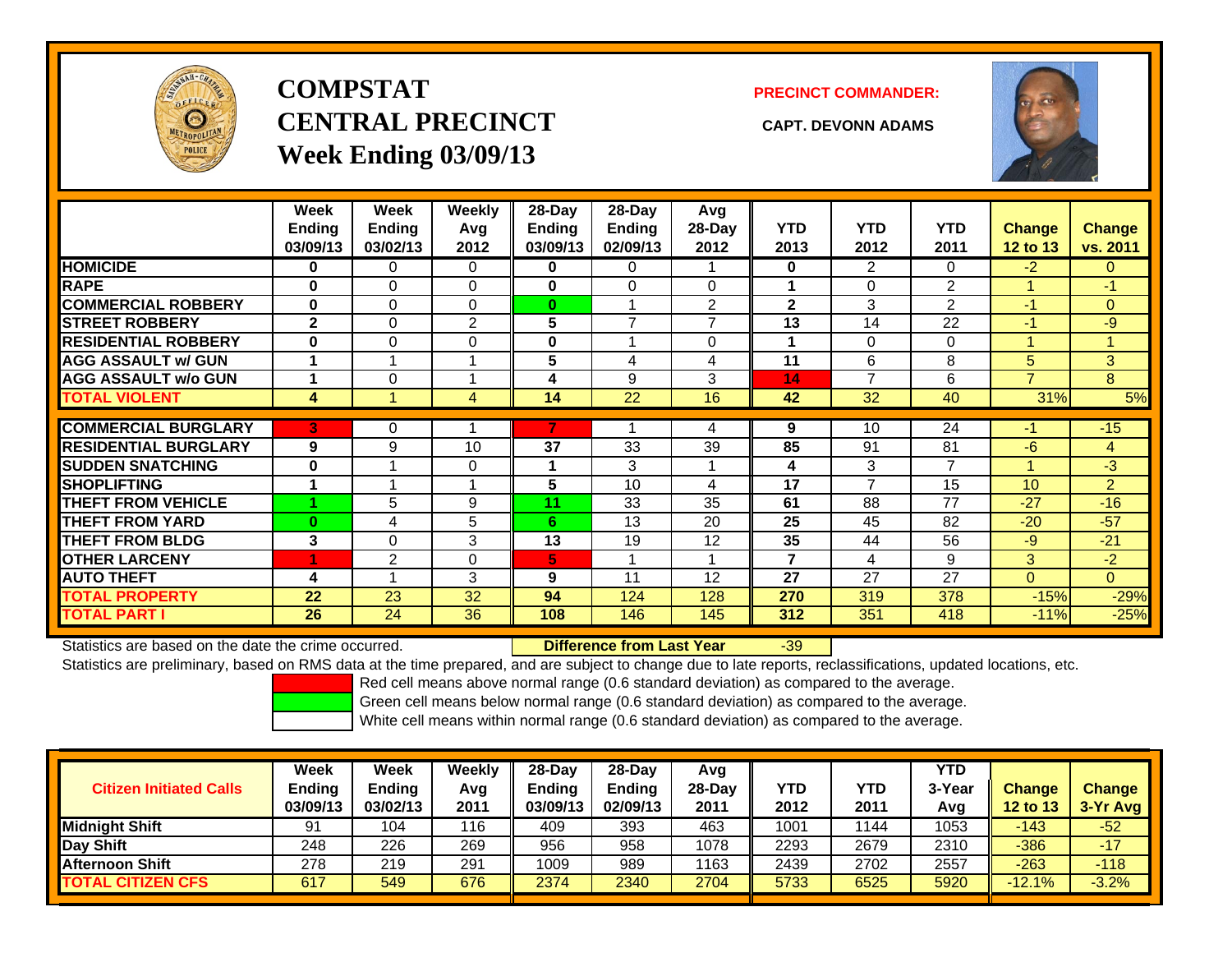

**COMPSTATSOUTHSIDE PRECINCT CAPT. DEAN FAGERSTROMWeek Ending 03/09/13**

## **PRECINCT COMMANDER:**



|                             | Week<br><b>Ending</b><br>03/09/13 | Week<br>Ending<br>03/02/13 | Weekly<br>Avg<br>2012 | 28-Day<br>Ending<br>03/09/13 | 28-Dav<br><b>Ending</b><br>02/09/13 | Avg<br>28-Day<br>2012 | <b>YTD</b><br>2013 | <b>YTD</b><br>2012 | <b>YTD</b><br>2011 | <b>Change</b><br>12 to 13 | <b>Change</b><br>vs. 2011 |
|-----------------------------|-----------------------------------|----------------------------|-----------------------|------------------------------|-------------------------------------|-----------------------|--------------------|--------------------|--------------------|---------------------------|---------------------------|
| <b>HOMICIDE</b>             | 0                                 | 0                          | 0                     | 0                            | 2                                   | 0                     | $\mathbf{2}$       | 0                  | 3                  | 2                         | -1.                       |
| <b>RAPE</b>                 | 0                                 | 0                          | $\Omega$              | 0                            |                                     | $\Omega$              |                    |                    | $\overline{2}$     | $\Omega$                  | $-1$                      |
| <b>COMMERCIAL ROBBERY</b>   | $\bf{0}$                          | 0                          | и                     | $\bf{0}$                     | 0                                   | 3                     | 4                  | 4                  | 2                  | $-3$                      | $-1$                      |
| <b>STREET ROBBERY</b>       | $\bf{0}$                          |                            |                       |                              |                                     | 4                     | $\mathbf{2}$       | $\overline{7}$     | 9                  | $-5$                      | $-7$                      |
| <b>RESIDENTIAL ROBBERY</b>  | $\bf{0}$                          | 0                          | $\Omega$              | 0                            | 4                                   |                       |                    | 2                  | $\overline{2}$     | -1                        | $-1$                      |
| <b>AGG ASSAULT w/ GUN</b>   | 4                                 | 0                          | $\mathbf 0$           | $\mathbf{2}$                 | $\overline{2}$                      |                       | 5                  | 2                  | 2                  | 3                         | 3 <sup>1</sup>            |
| <b>AGG ASSAULT w/o GUN</b>  | $\overline{2}$                    | 0                          |                       | 5.                           | 4                                   | $\mathcal{P}$         | 10                 | 3                  | $\overline{2}$     | 7                         | 8                         |
| <b>TOTAL VIOLENT</b>        | $\mathbf{3}$                      | 4                          | 3                     | 8                            | 11                                  | 12                    | 22                 | 19                 | 22                 | 16%                       | 0%                        |
|                             |                                   |                            |                       |                              |                                     |                       |                    |                    | 7                  |                           |                           |
| <b>COMMERCIAL BURGLARY</b>  | $\bf{0}$                          | $\overline{2}$             |                       | $\overline{2}$               | $\overline{2}$                      | 6                     | 6                  | $\overline{21}$    |                    | $-15$                     | $-1$                      |
| <b>RESIDENTIAL BURGLARY</b> | 13                                | 8                          | 8                     | 32                           | 34                                  | 31                    | 80                 | 72                 | 65                 | 8                         | 15                        |
| <b>SUDDEN SNATCHING</b>     | 4                                 |                            | $\Omega$              | $\overline{2}$               | 0                                   |                       | $\mathbf{2}$       | 3                  | 0                  | $-1$                      | $\overline{2}$            |
| <b>SHOPLIFTING</b>          | 19                                | 12                         | 14                    | 57                           | 44                                  | 57                    | 114                | 149                | 154                | $-35$                     | $-40$                     |
| <b>THEFT FROM VEHICLE</b>   | 9                                 | 6                          | 8                     | 21                           | 41                                  | 33                    | 96                 | 53                 | 41                 | 43                        | 55                        |
| <b>THEFT FROM YARD</b>      | $\mathbf{2}$                      | 4                          | 3                     | 4                            | 8                                   | 13                    | 17                 | 47                 | 32                 | $-30$                     | $-15$                     |
| <b>THEFT FROM BLDG</b>      | 4                                 |                            | 5                     | 12                           | 12                                  | 19                    | 32                 | 47                 | 44                 | $-15$                     | $-12$                     |
| <b>OTHER LARCENY</b>        | 3                                 | 2                          | $\mathbf 0$           | 7                            | 5                                   | $\overline{2}$        | 12                 | 6                  | 2                  | 6                         | 10                        |
| <b>AUTO THEFT</b>           |                                   | 0                          | 3                     | 5.                           | 15                                  | 13                    | 23                 | 24                 | 16                 | $-1$                      | $\overline{7}$            |
| <b>TOTAL PROPERTY</b>       | 52                                | 33                         | 43                    | 142                          | 161                                 | 173                   | 382                | 422                | 361                | $-9%$                     | 6%                        |
| <b>TOTAL PART I</b>         | 55                                | 34                         | 46                    | 150                          | 172                                 | 185                   | 404                | 441                | 383                | $-8%$                     | 5%                        |

Statistics are based on the date the crime occurred. **Difference from Last Year** 

### r -37

Statistics are preliminary, based on RMS data at the time prepared, and are subject to change due to late reports, reclassifications, updated locations, etc.

Red cell means above normal range (0.6 standard deviation) as compared to the average.

Green cell means below normal range (0.6 standard deviation) as compared to the average.

| <b>Citizen Initiated Calls</b> | Week<br><b>Ending</b><br>03/09/13 | Week<br><b>Ending</b><br>03/02/13 | Weekly<br>Avg<br>2011 | $28-Day$<br><b>Ending</b><br>03/09/13 | 28-Day<br><b>Ending</b><br>02/09/13 | Avg<br>28-Dav<br>2011 | YTD<br>2012 | YTD<br>2011 | <b>YTD</b><br>3-Year<br>Avg | <b>Change</b><br><b>12 to 13</b> | <b>Change</b><br>$3-Yr$ Avg |
|--------------------------------|-----------------------------------|-----------------------------------|-----------------------|---------------------------------------|-------------------------------------|-----------------------|-------------|-------------|-----------------------------|----------------------------------|-----------------------------|
| <b>Midnight Shift</b>          | 93                                | 66                                | 91                    | 306                                   | 324                                 | 363                   | 745         | 857         | 809                         | $-112$                           | -64                         |
| Day Shift                      | 257                               | 205                               | 239                   | 924                                   | 926                                 | 956                   | 2169        | 2539        | 2310                        | $-370$                           | $-141$                      |
| <b>Afternoon Shift</b>         | 212                               | 184                               | 253                   | 842                                   | 877                                 | 1012                  | 2111        | 2410        | 2225                        | $-299$                           | $-114$                      |
| <b>TOTAL CITIZEN CFS</b>       | 562                               | 455                               | 583                   | 2072                                  | 2127                                | 2330                  | 5025        | 5806        | 5343                        | $-13.5%$                         | $-6.0%$                     |
|                                |                                   |                                   |                       |                                       |                                     |                       |             |             |                             |                                  |                             |